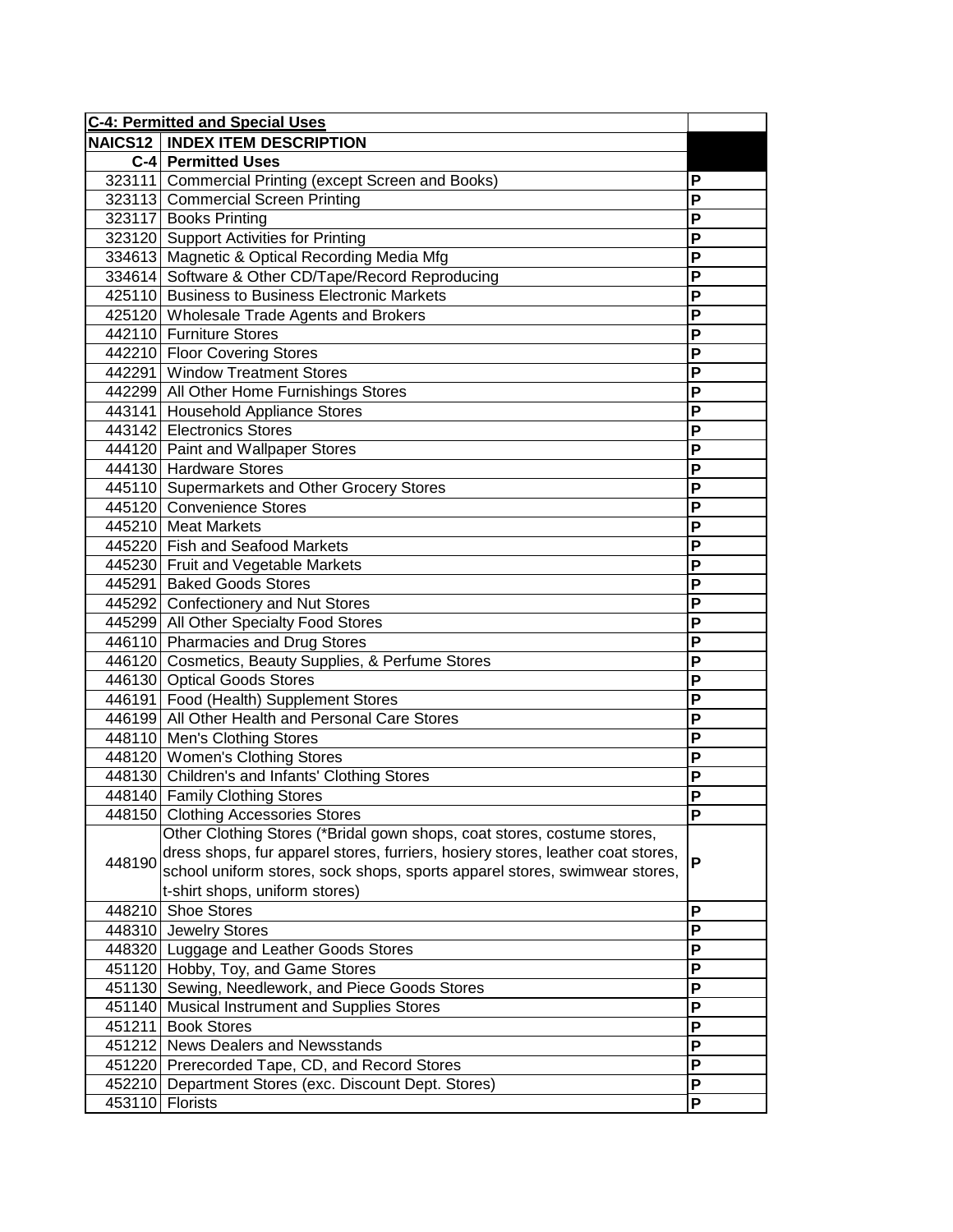| <b>C-4: Permitted and Special Uses</b> |                                                          |   |
|----------------------------------------|----------------------------------------------------------|---|
|                                        | <b>NAICS12   INDEX ITEM DESCRIPTION</b>                  |   |
|                                        | 453210 Office Supplies and Stationery Stores             | Ρ |
|                                        | 453910 * Pet Supplies & Food Stores                      | P |
|                                        | 453920 Art Dealers                                       | Ρ |
|                                        | 511140 Directory and Mailing List Publishers             | Ρ |
|                                        | 511191 Greeting Card Publishers                          | Ρ |
|                                        | 511199 All Other Publishers                              | Ρ |
|                                        | 511210 Software Publishers                               | Ρ |
|                                        | 512120 Motion Picture and Video Distribution             | P |
|                                        | 512191 Teleproduction & Other Postproduction Services    | P |
|                                        | 512199 Other Motion Picture and Video Industries         | P |
|                                        | 512210 Record Production                                 | P |
|                                        | 512220 Integrated Record Production/Distribution         | P |
|                                        | 512230 Music Publishers                                  | P |
|                                        | 512240 Sound Recording Studios                           | P |
|                                        | 512290 Other Sound Recording Industries                  | P |
|                                        | 518210 Data Processing, Hosting, and Related Services    | P |
|                                        | 519110 News Syndicates                                   | P |
|                                        | 519130 Internet Publg/Broadcasting/Web Search Portals    | P |
|                                        | 519190 All Other Information Services                    | P |
|                                        | 521110 Monetary Authorities-Central Bank                 | P |
|                                        | 522110 Commercial Banking                                | P |
|                                        | 522120 Savings Institutions                              | P |
|                                        | 522130 Credit Unions                                     | Ρ |
|                                        | 522210 Credit Card Issuing                               | P |
|                                        | 522292 Real Estate Credit                                | P |
|                                        | 522293 International Trade Financing                     | P |
|                                        | 522294 Secondary Market Financing                        | P |
|                                        | 522310 Mortgage and Nonmortgage Loan Brokers             | P |
|                                        | 522320 Fin. Trans. Processing, Reserve, & Clh Activities | P |
|                                        | 523110 Investment Banking and Securities Dealing         | P |
|                                        | 523120 Securities Brokerage                              | P |
|                                        | 523130 Commodity Contracts Dealing                       | P |
|                                        | 523140 Commodity Contracts Brokerage                     | P |
|                                        | 523210 Securities and Commodity Exchanges                | Ρ |
|                                        | 523910 Miscellaneous Intermediation                      | ۲ |
|                                        | 523920 Portfolio Management                              | Ρ |
|                                        | 523930 Investment Advice                                 | P |
|                                        | 523991 Trust, Fiduciary, and Custody Activites           | P |
|                                        | 523999 Miscellaneous Financial Investment Activites      | P |
|                                        | 524113 Direct Life Insurance Carriers                    | Ρ |
|                                        | 524114 Direct Health and Medical Insurance Carriers      | P |
|                                        | 524126 Direct Property and Casualty Insurance Carriers   | P |
|                                        | 524127 Direct Title Insurance Carriers                   | P |
|                                        | 524128 Other Direct Insurance Carriers                   | P |
|                                        | 524130 Reinsurance carriers                              | P |
|                                        | 524210 Insurance Agencies and Brokerages                 | P |
|                                        | 524291 Claims Adjusting                                  | P |
|                                        | 524292 Third Party Admin. of Insurance/Pension Funds     | P |
|                                        | 524298 All Other Insurance Related Activites             | P |
|                                        | 525110 Pension Funds                                     | P |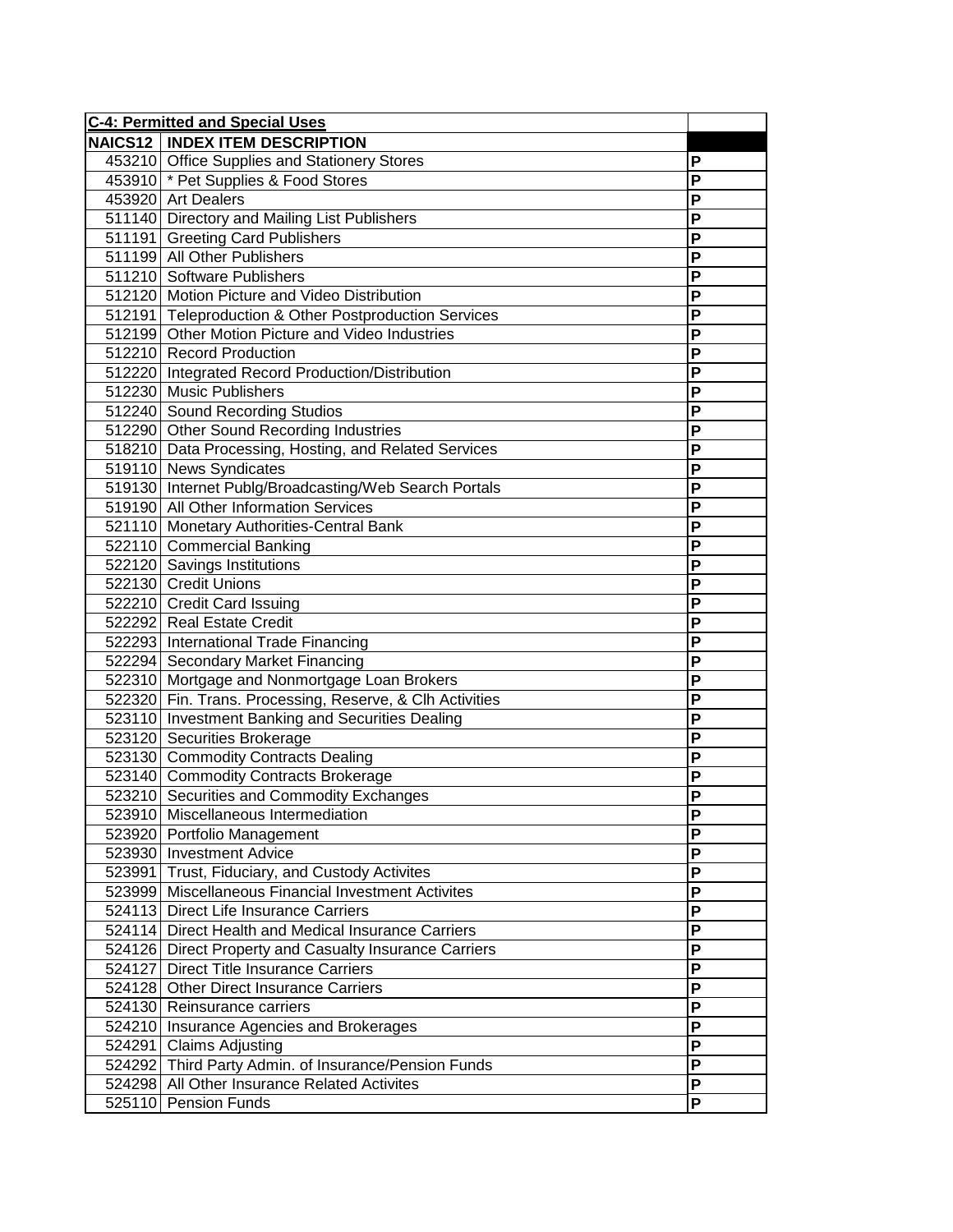| <b>C-4: Permitted and Special Uses</b>                 |                           |
|--------------------------------------------------------|---------------------------|
| <b>NAICS12   INDEX ITEM DESCRIPTION</b>                |                           |
| 525120 Health and Welfare Funds                        | P                         |
| 525190 Other Insurance Funds                           | P                         |
| 525910 Open-End Investment Funds                       | P                         |
| 525920 Trusts, Estates, and Agency Accounts            | P                         |
| 525990 Other Financial Vehicles                        | P                         |
| 531110 Lessors of Residential Buildings and Dwellings  | P                         |
| 531120 Lessors of Nonresidential Buildings             | P                         |
| 531190 Lessors of Other Real Estate Property           | $\overline{P}$            |
| 531210 Offices of Real Estate Agents and Brokers       | P                         |
| 531311 Residential Property Managers                   | P                         |
| 531312 Nonresidential Property Managers                | P                         |
| 531320 Offices of Real Estate Appraisers               | P                         |
| 531390 Other Activites Related to Real Estate          | P                         |
| 532210 Consumer Electronics and Appliances Rental      | P                         |
| 532220 Formal Wear and Costume Rental                  | P                         |
| 532291 Home Health Equipment Rental                    | P                         |
| 532230 Video Tape and Disc Rental                      | P                         |
| 532292 Recreational Goods Rental                       | P                         |
| 532299 All Other Consumer Goods Rental                 | P                         |
| 532420 Office Machinery and Equip. Rental and Leasing  | P                         |
| 533110 Lessors of Nonfinancial Intangible Assets       | P                         |
| 541110 Offices of Lawyers                              | P                         |
| 541191 Title Abstract and Settlement Offices           | P                         |
| 541199 All Other Legal Services                        | P                         |
| 541211 Offices of Certified Public Accountants         | P                         |
| 541213 Tax Preparation Services                        | P                         |
| 541214 Payroll Services                                | P                         |
| 541219 Other Accounting Services                       | P                         |
| 541310 Architectural Services                          | P                         |
| 541320 Landscape Architectural Services                | P                         |
| 541330 Engineering Services                            | P                         |
| 541340 Drafting Services                               | P                         |
| 541350 Building Inspection Services                    | $\overline{P}$            |
| 541360 Geophysical Surveying and Mapping Services      | P                         |
| 541370 Surveying & Mapping (x. Geophysical) Services   | ۲                         |
| 541380 Testing Laboratories                            | P                         |
| 541410 Interior Design Services                        | P                         |
| 541420 Industrial Design Services                      | $\boldsymbol{\mathsf{P}}$ |
| 541430 Graphic Design Services                         | P                         |
| 541490 Other Specialized Design Services               | $\mathsf P$               |
| 541511 Custom Computer Programming Services            | $\overline{P}$            |
| 541512 Computer Systems Design Services                | $\mathsf P$               |
| 541513 Computer Facilities Management Services         | P                         |
| 541519 Other Computer Related Services                 | $\mathsf P$               |
| 541611 Admin Mgmt/General Mgmt Consulting Services     | $\mathsf{P}$              |
| 541612 Human Resources Consulting Services             | $\mathsf{P}$              |
| 541613 Marketing Consulting Services                   | $\mathsf{P}$              |
| 541614 Process/Physical Dstr/Logistics Consulting Svc. | P                         |
| 541618 Other Management Consulting Services            | P                         |
| 541720 R&D in the Social Sciences and Humanities       | P                         |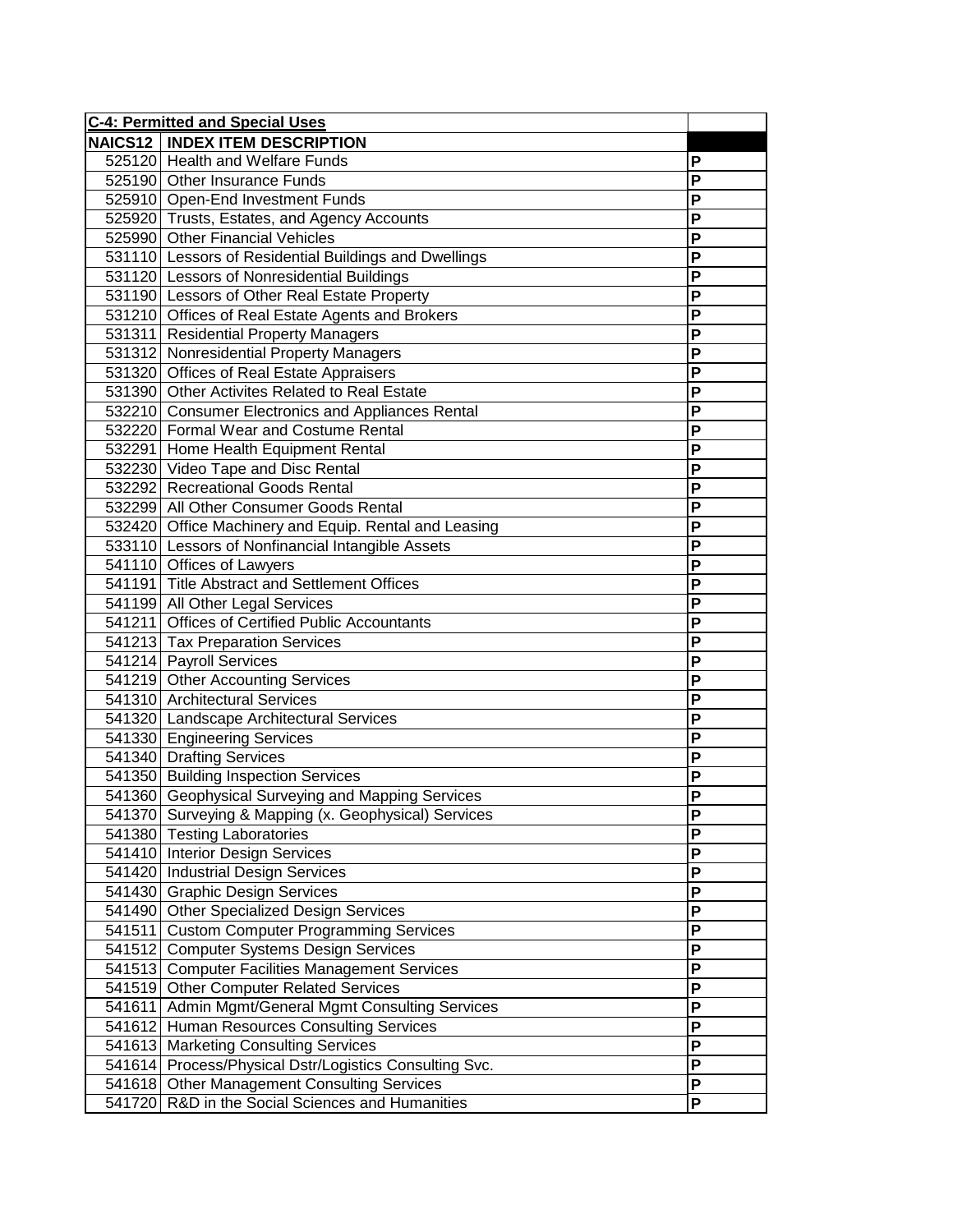| <b>C-4: Permitted and Special Uses</b> |                                                         |                |
|----------------------------------------|---------------------------------------------------------|----------------|
|                                        | <b>NAICS12   INDEX ITEM DESCRIPTION</b>                 |                |
|                                        | 541810 Advertising Agencies                             | P              |
|                                        | 541820 Public Relations Agencies                        | P              |
|                                        | 541830 Media Buying Agencies                            | P              |
|                                        | 541840 Media Representatives                            | P              |
|                                        | 541850 Display Advertising                              | P              |
|                                        | 541860 Direct Mail Advertising                          | P              |
|                                        | 541870 Advertising Material Distribution Services       | P              |
|                                        | 541890 Other Services Related to Advertising            | $\overline{P}$ |
|                                        | 541910 Marketing Research and Public Opinion Polling    | P              |
|                                        | 541921 Photography Studios, Portrait                    | P              |
|                                        | 541922 Commercial Photography                           | P              |
|                                        | 541930 Translation and Interpretation Services          | P              |
|                                        | 551111 Offices of Bank Holding Companies                | P              |
|                                        | 551112 Offices of Other Holding Companies               | P              |
|                                        | 551114 Corp., Subsidiary, & Regional Managing Offices   | P              |
|                                        | 561110 Office Administrative Services                   | $\overline{P}$ |
|                                        | 561210 Facilities Support Services                      | P              |
|                                        | 561311 Employment Placement Agencies                    | P              |
|                                        | 561312 Executive Search Services                        | P              |
|                                        | 561320 Temporary Help Services                          | P              |
|                                        | 561330 Professional Employer Organizations              | P              |
|                                        | 561410 Document Preparation Services                    | P              |
|                                        | 561421 Telephone Answering Services                     | P              |
|                                        | 561422 Telemarketing Bureaus & Other Contact Centers    | P              |
|                                        | 561439 Other Business Svc. Centers (incl. Copy Shops)   | P              |
|                                        | 561440 Collection Agencies                              | P              |
|                                        | 561450 Credit Bureaus                                   | P              |
|                                        | 561492 Court Reporting and Stenotype Services           | P              |
|                                        | 561510 Travel Agencies                                  | P              |
|                                        | 561520 Tour Operators                                   | P              |
|                                        | 561591 Convention and Visitors Bureaus                  | P              |
|                                        | 561599 All Other Travel Arrangment and Reservation Svc. | P              |
|                                        | 561611 Investigation Services                           | $\overline{P}$ |
|                                        | 561621 Security Systems Services (except Locksmiths)    | P              |
|                                        | 561622 Locksmiths                                       | ۲              |
|                                        | 611610 Fine Arts Schools                                | P              |
|                                        | 611630 Language Schools                                 | P              |
|                                        | 611691 Exam Preparation and Tutoring                    | P              |
|                                        | 611692 Automobile Driving Schools                       | P              |
|                                        | 611710 Educational Support Services                     | $\mathsf P$    |
|                                        | 621111 Offices of Physicians                            | $\overline{P}$ |
|                                        | 621112 Offices of Physicians, Mental Health Specialists | P              |
|                                        | 621210 Offices of Dentists                              | P              |
|                                        | 621310 Offices of Chiropractors                         | $\mathsf P$    |
|                                        | 621320 Offices of Optometrists                          | $\mathsf{P}$   |
|                                        | 621340 Offices of Physical, Occup, & Speech Therapists  | P              |
|                                        | 621391 Offices of Podiatrists                           | P              |
|                                        | 621399 Offices of All Other Misc. Health Practitioners  | P              |
|                                        | 621410 Family Planning Centers                          | P              |
|                                        | 621491 HMO Medical Centers                              | P              |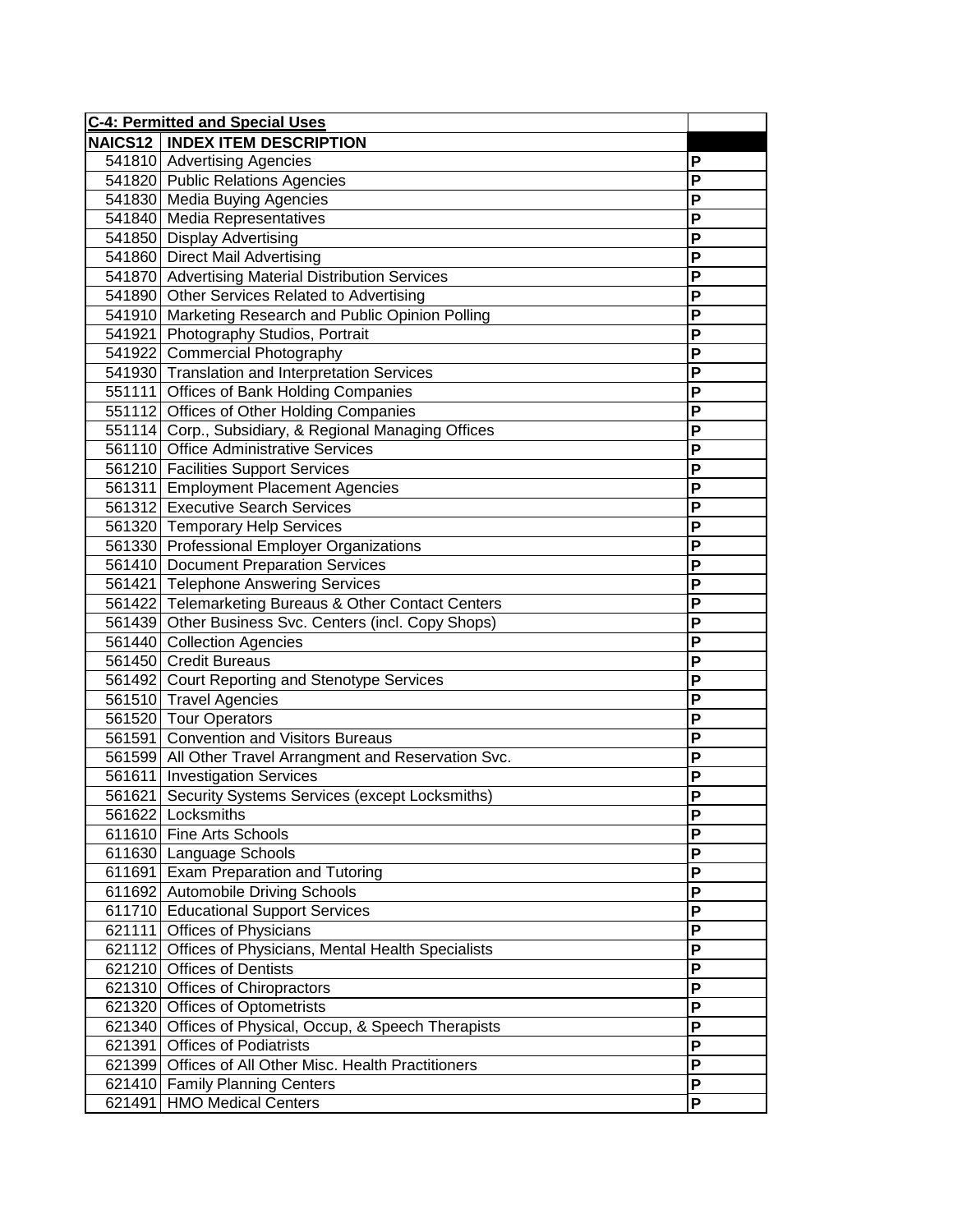| <b>C-4: Permitted and Special Uses</b> |                                                            |   |
|----------------------------------------|------------------------------------------------------------|---|
|                                        | <b>NAICS12   INDEX ITEM DESCRIPTION</b>                    |   |
|                                        | 621492 Kidney Dialysis Centers                             | Ρ |
|                                        | 621498 All Other Outpatient Care Centers                   | P |
|                                        | 621511 Medical Laboratories                                | P |
|                                        | 621512 Diagnostic Imaging Centers                          | P |
|                                        | 621610 Home Health Care Services                           | P |
|                                        | 622110 General Medical and Surgical Hospitals              | P |
|                                        | 711320 Promoters of Perf. Arts/Sports without Facilities   | P |
|                                        | 711410 Agents and Managers for Misc. Public Figures        | P |
|                                        | 711510 Independent Artists, Writers, and Performers        | P |
|                                        | 811212 Computer/Office Machine Repair & Maintenance        | P |
|                                        | 811213 Communication Equipment Repair/Maintenance          | P |
|                                        | 811219 Other Elec./Precision Equipment Repair & Main.      | P |
|                                        | 811411 Home and Garden Equip. Repair & Maintenance         | P |
|                                        | 811412 Appliance Repair and Maintenance                    | P |
|                                        | 811420 Reupholstery and Furniture Repair                   | P |
|                                        | 811430 Footwear and Leather Goods Repair                   | P |
|                                        | 812111 Barber Shops                                        | P |
|                                        | 812112 Beauty Salons                                       | P |
|                                        | 812113 Nail Salons                                         | P |
|                                        | 812191 Diet and Weight Reducing Centers                    | P |
|                                        | 812320 Drycleaning/Laundry Services (x. Coin-Operated)     | P |
|                                        | 812922 One-Hour Photofinishing                             | P |
|                                        | 813211 Grantmaking Foundations                             | P |
|                                        | 813212 Voluntary Health Organizations                      | P |
|                                        | 813219 Other Grantmaking and Giving Services               | P |
|                                        | 813311 Human Rights Organizations                          | P |
|                                        | 813312 Environment/Conservation/Wildlife Organizations     | P |
|                                        | 813319 Other Social Advocacy Organizations                 | P |
|                                        | 813410 Civic and Social Organizations                      | P |
|                                        | 813910 Business Associations                               | P |
|                                        | 813920 Professional Organizations                          | P |
|                                        | 813930 Labor Unions and Similar Labor Organizations        | P |
|                                        | 813940 Political Organizations                             | P |
|                                        | 813990 Other Similar Orgs. (x. Bus., Prof., Labor, Polit.) | P |
|                                        | 921130 Public Finance Activities                           | ۲ |
|                                        | 923110 Administration of Education Programs                | Ρ |
|                                        | 923120 Administration of Public Health Programs            | Ρ |
|                                        | 923130 Administration of Human Resource Programs           | P |
|                                        | 923140 Administration of Veterans' Affairs                 | P |
|                                        | 924110 Admin of Air/Water Resource/Solid Waste Mgmt        | P |
|                                        | 924120 Administration of Conservation Programs             | P |
|                                        | 925110 Administration of Housing Programs                  | P |
|                                        | 925120 Admin of Urban Planning & Comm. & Rural Dev.        | P |
|                                        | 926110 Administration of General Economic Programs         | P |
|                                        | 926120 Regulation & Admin of Transportation Programs       | P |
|                                        | 926130 Regulation and Administration of Misc. Utilities    | P |
|                                        | 926140 Regulation of Agri. Marketing and Commodities       | P |
|                                        | 926150 Reg., Licensing, Insp. of Misc. Comml. Sectors      | P |
|                                        | 927110 Space Research and Technology                       | P |
| 928110                                 | <b>National Security</b>                                   | P |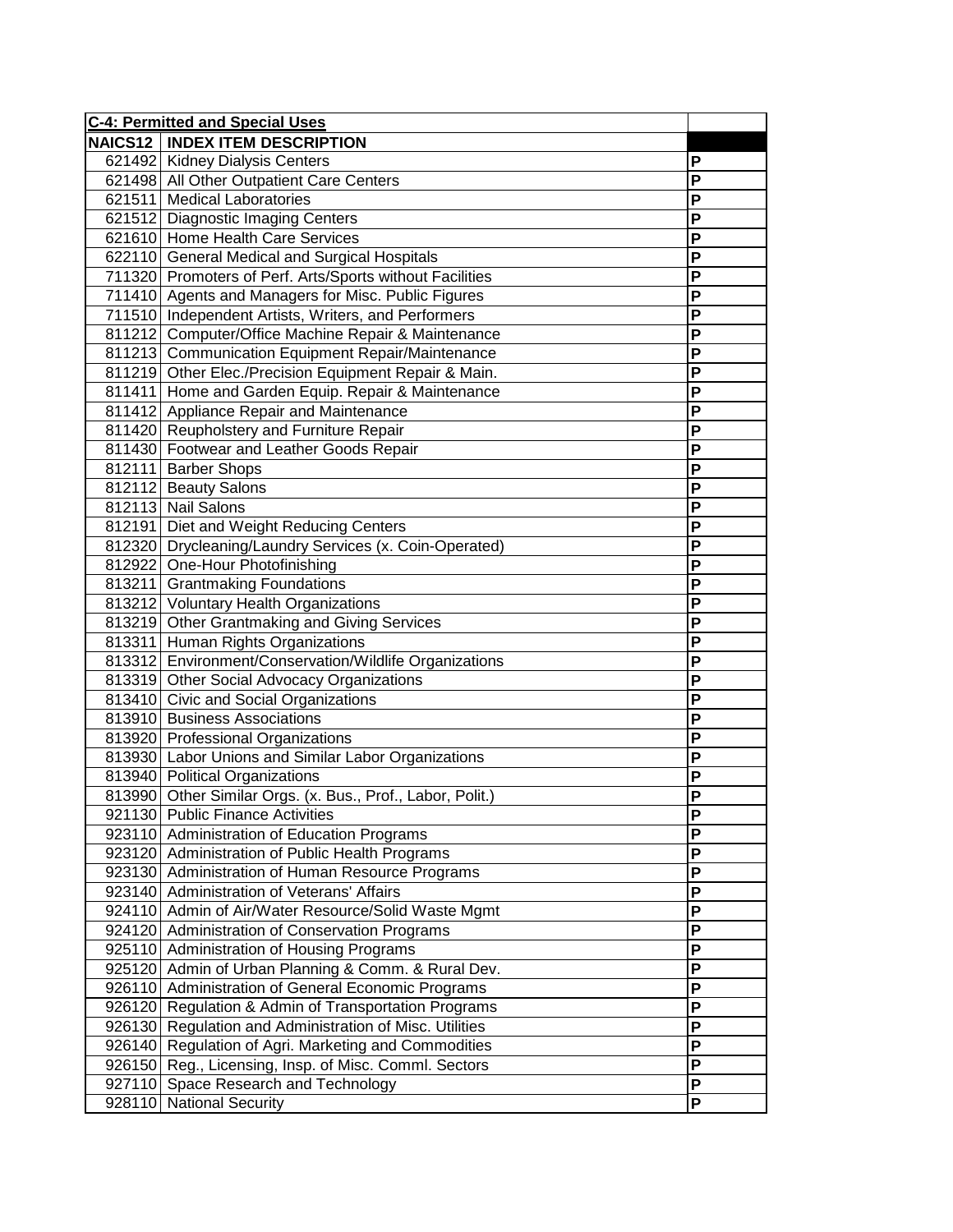| <b>NAICS12   INDEX ITEM DESCRIPTION</b><br>928120 International Affairs<br>Р<br>C-4 Special Uses<br>111421 Nursery and Tree Production<br>S<br>238150 Glazing Contractors<br>S<br>238160 Roofing Contractors<br>S<br>$\overline{\mathbf{s}}$<br>238170 Siding Contractors<br>$\overline{\mathsf{s}}$<br>238190 Other Foundation & Building Exterior Contractors<br>$\overline{\mathsf{s}}$<br>238210 Electric Contracting<br>238220 Plumbing and Heating Contractors<br>$\overline{\mathbf{s}}$<br>238290 Other Building Equipment contractors<br>$\overline{\mathbf{s}}$<br>238310 Drywall and Insulation Contractors<br>$\overline{\mathbf{s}}$<br>$\overline{\mathbf{s}}$<br>238320 Painting and Wall Covering Contractors<br>$\overline{\mathbf{s}}$<br>238330 Flooring Contractors<br>238340 Tile and Terrazzo Contractors<br>$\overline{\mathbf{s}}$<br>$\overline{\mathbf{s}}$<br>238350 Finish Carpentry Contractors<br>$\overline{\mathsf{s}}$<br>238390 Other Building Finishing Contractors<br>$\overline{\mathbf{s}}$<br>334111 Electronic Computers Manufacturing |  |
|--------------------------------------------------------------------------------------------------------------------------------------------------------------------------------------------------------------------------------------------------------------------------------------------------------------------------------------------------------------------------------------------------------------------------------------------------------------------------------------------------------------------------------------------------------------------------------------------------------------------------------------------------------------------------------------------------------------------------------------------------------------------------------------------------------------------------------------------------------------------------------------------------------------------------------------------------------------------------------------------------------------------------------------------------------------------------------|--|
|                                                                                                                                                                                                                                                                                                                                                                                                                                                                                                                                                                                                                                                                                                                                                                                                                                                                                                                                                                                                                                                                                |  |
|                                                                                                                                                                                                                                                                                                                                                                                                                                                                                                                                                                                                                                                                                                                                                                                                                                                                                                                                                                                                                                                                                |  |
|                                                                                                                                                                                                                                                                                                                                                                                                                                                                                                                                                                                                                                                                                                                                                                                                                                                                                                                                                                                                                                                                                |  |
|                                                                                                                                                                                                                                                                                                                                                                                                                                                                                                                                                                                                                                                                                                                                                                                                                                                                                                                                                                                                                                                                                |  |
|                                                                                                                                                                                                                                                                                                                                                                                                                                                                                                                                                                                                                                                                                                                                                                                                                                                                                                                                                                                                                                                                                |  |
|                                                                                                                                                                                                                                                                                                                                                                                                                                                                                                                                                                                                                                                                                                                                                                                                                                                                                                                                                                                                                                                                                |  |
|                                                                                                                                                                                                                                                                                                                                                                                                                                                                                                                                                                                                                                                                                                                                                                                                                                                                                                                                                                                                                                                                                |  |
|                                                                                                                                                                                                                                                                                                                                                                                                                                                                                                                                                                                                                                                                                                                                                                                                                                                                                                                                                                                                                                                                                |  |
|                                                                                                                                                                                                                                                                                                                                                                                                                                                                                                                                                                                                                                                                                                                                                                                                                                                                                                                                                                                                                                                                                |  |
|                                                                                                                                                                                                                                                                                                                                                                                                                                                                                                                                                                                                                                                                                                                                                                                                                                                                                                                                                                                                                                                                                |  |
|                                                                                                                                                                                                                                                                                                                                                                                                                                                                                                                                                                                                                                                                                                                                                                                                                                                                                                                                                                                                                                                                                |  |
|                                                                                                                                                                                                                                                                                                                                                                                                                                                                                                                                                                                                                                                                                                                                                                                                                                                                                                                                                                                                                                                                                |  |
|                                                                                                                                                                                                                                                                                                                                                                                                                                                                                                                                                                                                                                                                                                                                                                                                                                                                                                                                                                                                                                                                                |  |
|                                                                                                                                                                                                                                                                                                                                                                                                                                                                                                                                                                                                                                                                                                                                                                                                                                                                                                                                                                                                                                                                                |  |
|                                                                                                                                                                                                                                                                                                                                                                                                                                                                                                                                                                                                                                                                                                                                                                                                                                                                                                                                                                                                                                                                                |  |
|                                                                                                                                                                                                                                                                                                                                                                                                                                                                                                                                                                                                                                                                                                                                                                                                                                                                                                                                                                                                                                                                                |  |
|                                                                                                                                                                                                                                                                                                                                                                                                                                                                                                                                                                                                                                                                                                                                                                                                                                                                                                                                                                                                                                                                                |  |
|                                                                                                                                                                                                                                                                                                                                                                                                                                                                                                                                                                                                                                                                                                                                                                                                                                                                                                                                                                                                                                                                                |  |
| $\overline{\mathbf{s}}$<br>334112 Computer Storage Device Manufacturing                                                                                                                                                                                                                                                                                                                                                                                                                                                                                                                                                                                                                                                                                                                                                                                                                                                                                                                                                                                                        |  |
| $\overline{\mathbf{s}}$<br>334113 Computer Terminal Manufacturing                                                                                                                                                                                                                                                                                                                                                                                                                                                                                                                                                                                                                                                                                                                                                                                                                                                                                                                                                                                                              |  |
| $\overline{\mathbf{s}}$<br>334119 Other Computer Peipheral Equipment Mfg.                                                                                                                                                                                                                                                                                                                                                                                                                                                                                                                                                                                                                                                                                                                                                                                                                                                                                                                                                                                                      |  |
| $\overline{\mathbf{s}}$<br>334210 Telephone Apparatus Manufacturing                                                                                                                                                                                                                                                                                                                                                                                                                                                                                                                                                                                                                                                                                                                                                                                                                                                                                                                                                                                                            |  |
| $\overline{\mathbf{s}}$<br>334220 Radio-TV Broadcast/Wireless Comm. Equip. Mfg.                                                                                                                                                                                                                                                                                                                                                                                                                                                                                                                                                                                                                                                                                                                                                                                                                                                                                                                                                                                                |  |
| $\overline{\mathsf{s}}$<br>334290 Other Communications Equipment Manufacturing                                                                                                                                                                                                                                                                                                                                                                                                                                                                                                                                                                                                                                                                                                                                                                                                                                                                                                                                                                                                 |  |
| $\overline{\mathsf{s}}$<br>334310 Audio and Video Equipment Manufacturing                                                                                                                                                                                                                                                                                                                                                                                                                                                                                                                                                                                                                                                                                                                                                                                                                                                                                                                                                                                                      |  |
| $\overline{\mathsf{s}}$<br>339112 Surgical and Medical Instrument Manufacturing                                                                                                                                                                                                                                                                                                                                                                                                                                                                                                                                                                                                                                                                                                                                                                                                                                                                                                                                                                                                |  |
| $\overline{\mathbf{s}}$<br>339113 Surgical Appliance and Supplies Manufacturing                                                                                                                                                                                                                                                                                                                                                                                                                                                                                                                                                                                                                                                                                                                                                                                                                                                                                                                                                                                                |  |
| 339114 Dental Equipment and Supplies Manufacturing<br>$\overline{\mathbf{s}}$                                                                                                                                                                                                                                                                                                                                                                                                                                                                                                                                                                                                                                                                                                                                                                                                                                                                                                                                                                                                  |  |
| $\overline{\mathbf{s}}$<br>339115 Ophthalmic Goods Manufacturing                                                                                                                                                                                                                                                                                                                                                                                                                                                                                                                                                                                                                                                                                                                                                                                                                                                                                                                                                                                                               |  |
| $\overline{\mathbf{s}}$<br>339116 Dental Laboratories                                                                                                                                                                                                                                                                                                                                                                                                                                                                                                                                                                                                                                                                                                                                                                                                                                                                                                                                                                                                                          |  |
| $\overline{\mathbf{s}}$<br>441110 New Car Dealers                                                                                                                                                                                                                                                                                                                                                                                                                                                                                                                                                                                                                                                                                                                                                                                                                                                                                                                                                                                                                              |  |
| $\overline{\mathbf{s}}$<br>441210 Recreational Vehicle Dealers                                                                                                                                                                                                                                                                                                                                                                                                                                                                                                                                                                                                                                                                                                                                                                                                                                                                                                                                                                                                                 |  |
| $\overline{\mathbf{s}}$<br>441221 Motorcycle/ATV/Personal Watercaft Dealers                                                                                                                                                                                                                                                                                                                                                                                                                                                                                                                                                                                                                                                                                                                                                                                                                                                                                                                                                                                                    |  |
| $\overline{\mathsf{s}}$<br>441222 Boat Dealers                                                                                                                                                                                                                                                                                                                                                                                                                                                                                                                                                                                                                                                                                                                                                                                                                                                                                                                                                                                                                                 |  |
| $\overline{\mathbf{s}}$<br>441229 All Other Motor Vehicle Dealers                                                                                                                                                                                                                                                                                                                                                                                                                                                                                                                                                                                                                                                                                                                                                                                                                                                                                                                                                                                                              |  |
| 441310 Automotive Parts and Accessories Stores<br><u>s</u>                                                                                                                                                                                                                                                                                                                                                                                                                                                                                                                                                                                                                                                                                                                                                                                                                                                                                                                                                                                                                     |  |
| S<br>441320 Tire Dealers                                                                                                                                                                                                                                                                                                                                                                                                                                                                                                                                                                                                                                                                                                                                                                                                                                                                                                                                                                                                                                                       |  |
| S<br>444110 Home Centers                                                                                                                                                                                                                                                                                                                                                                                                                                                                                                                                                                                                                                                                                                                                                                                                                                                                                                                                                                                                                                                       |  |
| $\mathbf{s}$<br>444190 Other Building Material Dealers                                                                                                                                                                                                                                                                                                                                                                                                                                                                                                                                                                                                                                                                                                                                                                                                                                                                                                                                                                                                                         |  |
| $\overline{\mathbf{s}}$<br>444210 Outdoor Power Equipment Stores                                                                                                                                                                                                                                                                                                                                                                                                                                                                                                                                                                                                                                                                                                                                                                                                                                                                                                                                                                                                               |  |
| $\overline{\mathbf{s}}$<br>444220 Nursery, Garden Center, & Farm Supply Stores                                                                                                                                                                                                                                                                                                                                                                                                                                                                                                                                                                                                                                                                                                                                                                                                                                                                                                                                                                                                 |  |
| $\overline{\mathsf{s}}$<br>445310 Beer, Wine, and Liquor Stores                                                                                                                                                                                                                                                                                                                                                                                                                                                                                                                                                                                                                                                                                                                                                                                                                                                                                                                                                                                                                |  |
| $\overline{\mathbf{s}}$<br>447110 Gasoline Stations with Convenience Stores                                                                                                                                                                                                                                                                                                                                                                                                                                                                                                                                                                                                                                                                                                                                                                                                                                                                                                                                                                                                    |  |
| $\overline{\mathbf{s}}$<br>447190 Other Gasoline Stations                                                                                                                                                                                                                                                                                                                                                                                                                                                                                                                                                                                                                                                                                                                                                                                                                                                                                                                                                                                                                      |  |
| $\overline{\mathbf{s}}$<br>448190 Other Clothing Stores (*Lingerie stores)                                                                                                                                                                                                                                                                                                                                                                                                                                                                                                                                                                                                                                                                                                                                                                                                                                                                                                                                                                                                     |  |
| $\overline{\mathsf{s}}$<br>451110 Sporting Goods Store-Gun Shops and/or Firearms/Ammo Sales                                                                                                                                                                                                                                                                                                                                                                                                                                                                                                                                                                                                                                                                                                                                                                                                                                                                                                                                                                                    |  |
| $\overline{\mathbf{s}}$<br>452311 Warehouse Clubs and Supercenters                                                                                                                                                                                                                                                                                                                                                                                                                                                                                                                                                                                                                                                                                                                                                                                                                                                                                                                                                                                                             |  |
| $\overline{\mathbf{s}}$<br>452319 All Other General Merchandise Stores                                                                                                                                                                                                                                                                                                                                                                                                                                                                                                                                                                                                                                                                                                                                                                                                                                                                                                                                                                                                         |  |
| $\overline{\mathbf{s}}$<br>453220 Gift, Novelty, and Souvenir Stores                                                                                                                                                                                                                                                                                                                                                                                                                                                                                                                                                                                                                                                                                                                                                                                                                                                                                                                                                                                                           |  |
| $\overline{\mathbf{s}}$<br>453310 Used Merchandise Stores                                                                                                                                                                                                                                                                                                                                                                                                                                                                                                                                                                                                                                                                                                                                                                                                                                                                                                                                                                                                                      |  |
| $\overline{\mathbf{s}}$<br>453910 * Pet Stores/Shops                                                                                                                                                                                                                                                                                                                                                                                                                                                                                                                                                                                                                                                                                                                                                                                                                                                                                                                                                                                                                           |  |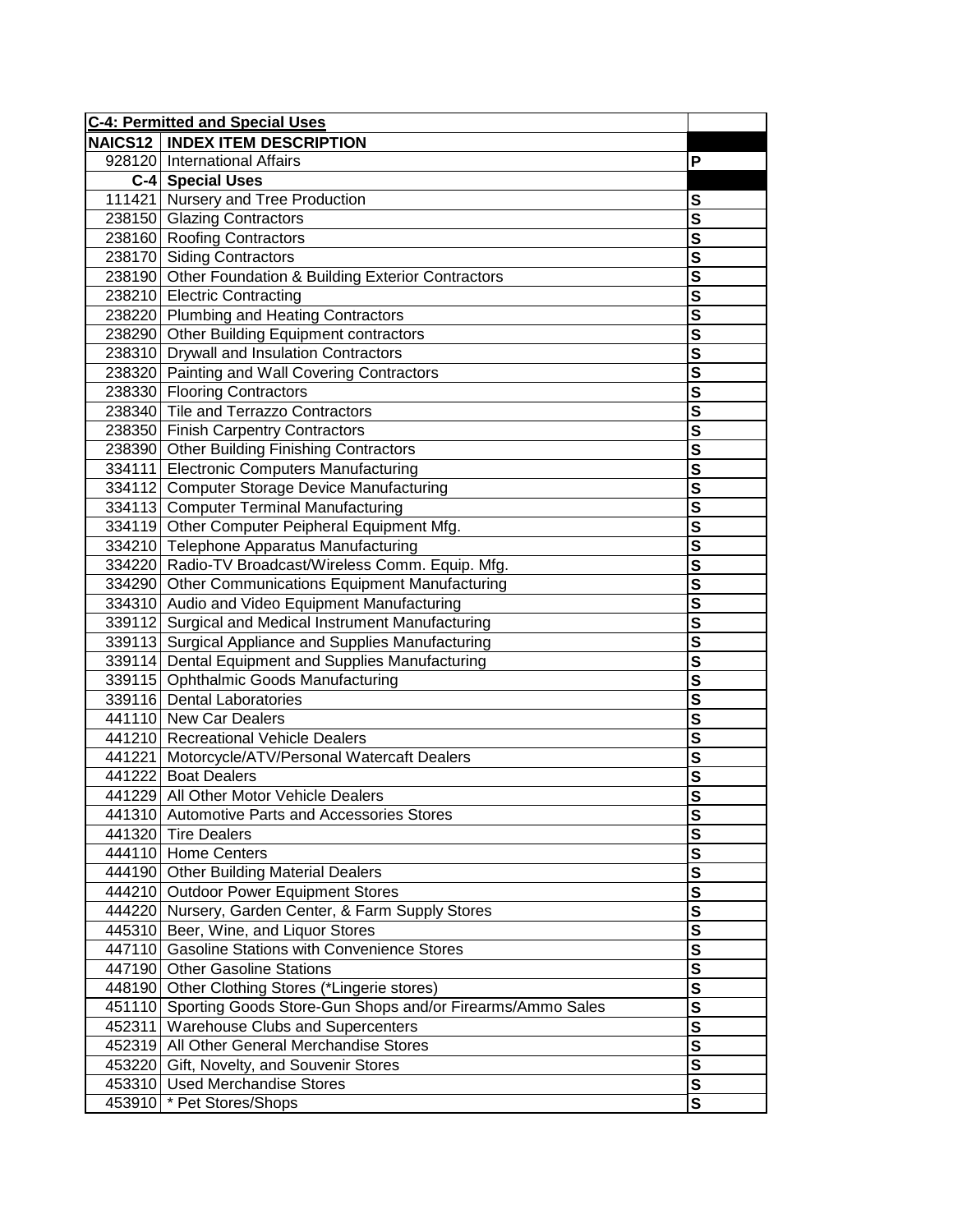| <b>C-4: Permitted and Special Uses</b>                            |                         |
|-------------------------------------------------------------------|-------------------------|
| <b>NAICS12   INDEX ITEM DESCRIPTION</b>                           |                         |
| 453991 Tobacco Stores                                             | S                       |
| 453998 All Other Miscellaneous Store Retailers                    | $\overline{\mathbf{s}}$ |
| 512131 Motion Picture Theaters (except Drive-Ins)                 | $\overline{\mathbf{s}}$ |
| 517110 Wired Telecommunications Carriers                          | $\overline{\mathbf{s}}$ |
| 517210 Wireless Telecomm. Carriers (except Satellite)             | $\overline{\mathsf{s}}$ |
| 517410 Satellite Telecommunications                               | $\overline{\mathbf{s}}$ |
| 517911 Telecommunications Resellers                               | $\overline{\mathbf{s}}$ |
| 517919 All Other Telecommunications                               | $\overline{\mathbf{s}}$ |
| 522190 Other Depository Credit Intermediation                     | $\overline{\mathsf{s}}$ |
| 522220 Sales Financing                                            | $\mathbf{s}$            |
| 522291 Consumer Lending                                           | $\overline{\mathbf{s}}$ |
| 522298 All Other Nondepository Credit Intermediation              | S                       |
| 522390 Other Activites Related to Credit Intermediation           | $\overline{\mathbf{s}}$ |
| 532111 Passenger Car Rental                                       | $\overline{\mathbf{s}}$ |
| 532112 Passenger Car Leasing                                      | $\overline{\mathbf{s}}$ |
| 532120 Truck, Utility Trailer, and RV Rental and Leasing          | $\overline{\mathsf{s}}$ |
| 532310 General Rental Centers                                     | $\overline{\mathsf{s}}$ |
| 541620 Environmental Consulting Services                          | $\overline{\mathbf{s}}$ |
| 541690 Other Scientific and Technical Consulting Svc.             | $\overline{\mathbf{s}}$ |
| 541710 R&D in Physical, Engineering, and Life Sciences            | $\overline{\mathbf{s}}$ |
| 541711 Research and Development in Biotechnology                  | $\overline{\mathbf{s}}$ |
| 541712 R&D in Physical, Engineering, and Life Sciences            | $\overline{\mathbf{s}}$ |
| 541940 Veterinary Services                                        | $\overline{\mathbf{s}}$ |
| 541990 All Other Prof, Scientific, and Technical Services         | $\overline{\mathbf{s}}$ |
| 561431 Private Mail Centers                                       | $\overline{\mathbf{s}}$ |
| 561499 All Other Business Support Services                        | $\overline{\mathbf{s}}$ |
| 561720 Janitorial Services                                        | $\overline{\mathbf{s}}$ |
| 561730 Landscaping Services                                       | S                       |
| 561740 Carpet and Upholstery Cleaning Services                    | $\overline{\mathbf{s}}$ |
| 561790 Other Services to Buildings and Dwellings                  | $\overline{\mathbf{s}}$ |
| 561910 Packaging and Labeling Services                            | $\overline{\mathbf{s}}$ |
| 561920 Convention and Trade Show Organizers                       | $\overline{\mathbf{s}}$ |
| 561990 All Other Support Services                                 | $\overline{\mathsf{s}}$ |
| 611410 Business and Secretarial Schools                           | $\overline{s}$          |
| 611420 Computer Training                                          | <u>১</u>                |
| 611430 Professional and Mgmt. Development Training                | $\mathbf s$             |
| 611511 Cosmetology and Barber Schools                             | $\overline{\mathbf{s}}$ |
| 611512 Flight Training                                            | $\overline{\mathbf{s}}$ |
| 611513 Apprenticeship Training                                    | $\mathbf{s}$            |
| 611519 Other Technical and Trade Schools                          | $\boldsymbol{s}$        |
| 611620 Sports and Recreation Instruction                          | $\overline{\mathbf{s}}$ |
| 611699 All Other Miscellaneous Schools and Instruction            | $\overline{\mathbf{s}}$ |
| 621330 Offices of Mental Health Practitioners (Except Physicians) | $\boldsymbol{s}$        |
| 621493 Freestanding Ambulatory Surgical/Emer. Centers             | $\overline{\mathbf{s}}$ |
| 621991 Blood and Organ Banks                                      | $\overline{\mathbf{s}}$ |
| 621999 All Other Misc. Ambulatory Health Care Services            | S                       |
| 624110 Child and Youth Services                                   | $\overline{\mathbf{s}}$ |
| 624120 Services for Elderly & Persons with Disabilities           | $\mathbf{s}$            |
| 624190 Other Individual and Family Services                       | $\mathbf{s}$            |
| 624210 Community Food Services                                    | S                       |